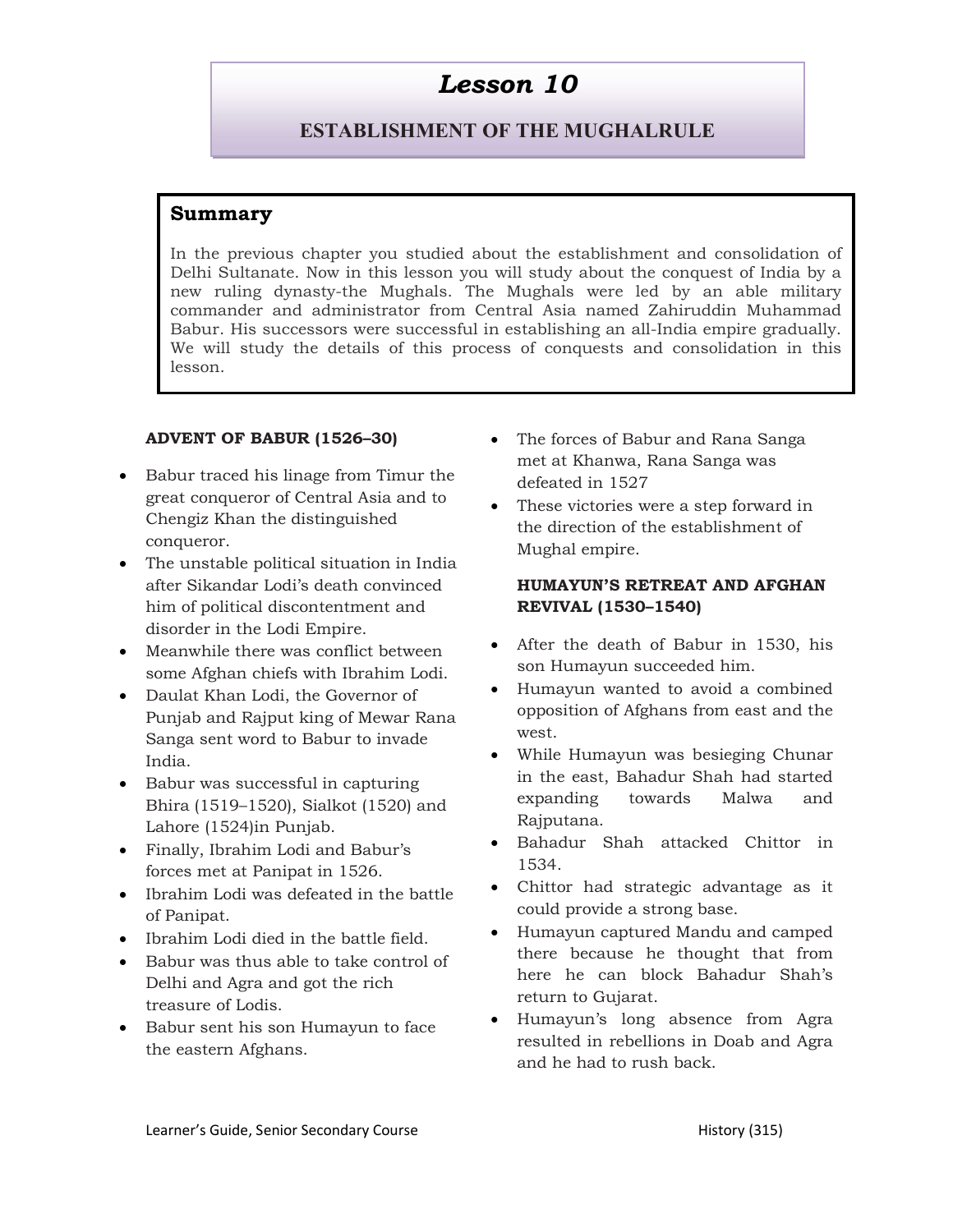- Mandu was now left under the charge of Mirza Askari, the brother of Humayun
- During the period when Humayun was busy in Gujarat to check Bahadur Shah, Sher Shah started consolidating himself in Bihar and Bengal.
- Humayun was quite suspicious of Sher Shah's ambitions but failed to estimate his capabilities.
- Sher Shah captured Gaur (1538) the capital of Bengal.
- While Humayun was moving towards Bengal Sher Shah took control of route to Agra making communication difficult for Humayun.
- Humayun decided to return to Chunar. When he reached Chausa (1539), he encamped on the western side of the river Karmnasa.
- Sher Shah attacked Humayun at the bank of the river and defeated him.
- Sher Shah declared himself as an independent king
- Sher Shah moved towards Agra. Humayun also came forward with his army and the armies of the two clashed at Kannauj.
- Humayun was defeated badly in the battle of Kannauj (1540).

#### SECOND AFGHAN EMPIRE (1540– 1555)

- After a gap of 14 years Sher Shah succeeded in establishing the Afghan rule again in India in 1540.
- Sher Shah and his successors ruled for 15 years.
- This period is known as the period of second Afghan Empire.
- After expelling Humayun he started consolidating his position in Northern and Eastern India.
- While besieging the fort of Kalinjar he died in 1545 in an accidental blast of gun powder.
- Sher Shah introduced very important changes in administration and revenue system.
- The most important ones were: judicial system
- Sher Shah was succeeded by his son Islam Shah.
- Islam Shah had to face a number of conflicts with his brother Adil Khan and many Afghan nobles.
- Humayun again captured his lost kingdom by 1555 and ended the second Afghan Empire.
- In 1555 Humayun conquered Agra and Delhi and established himself as the emperor of India
- Before he could consolidate his position
- he died after falling from the stairs of the library at Sher Mandal (in Delhi) in 1556.

## THE MUGHAL EMPIRE FROM AKBAR TO AURANGZEB

- Akbar was only thirteen years old at the time of Humayun's death.
- Bairam Khan served as the regent of the Mughal emperor Akbar from 1556 to 1560.
- $\bullet$  Bairam Khan became the *wakil* of the kingdom with the title of Khan-i-Khanan.
- The first step that Akbar took after the dismissal of Bairam Khan was to put an end to the conflict within the nobility
- Akbar started his policy of expansion with central India

#### Regency of Bairam Khan 1556–1560

 Bairam Khan remained at the helm of affairs of the Mughal Empire for almost four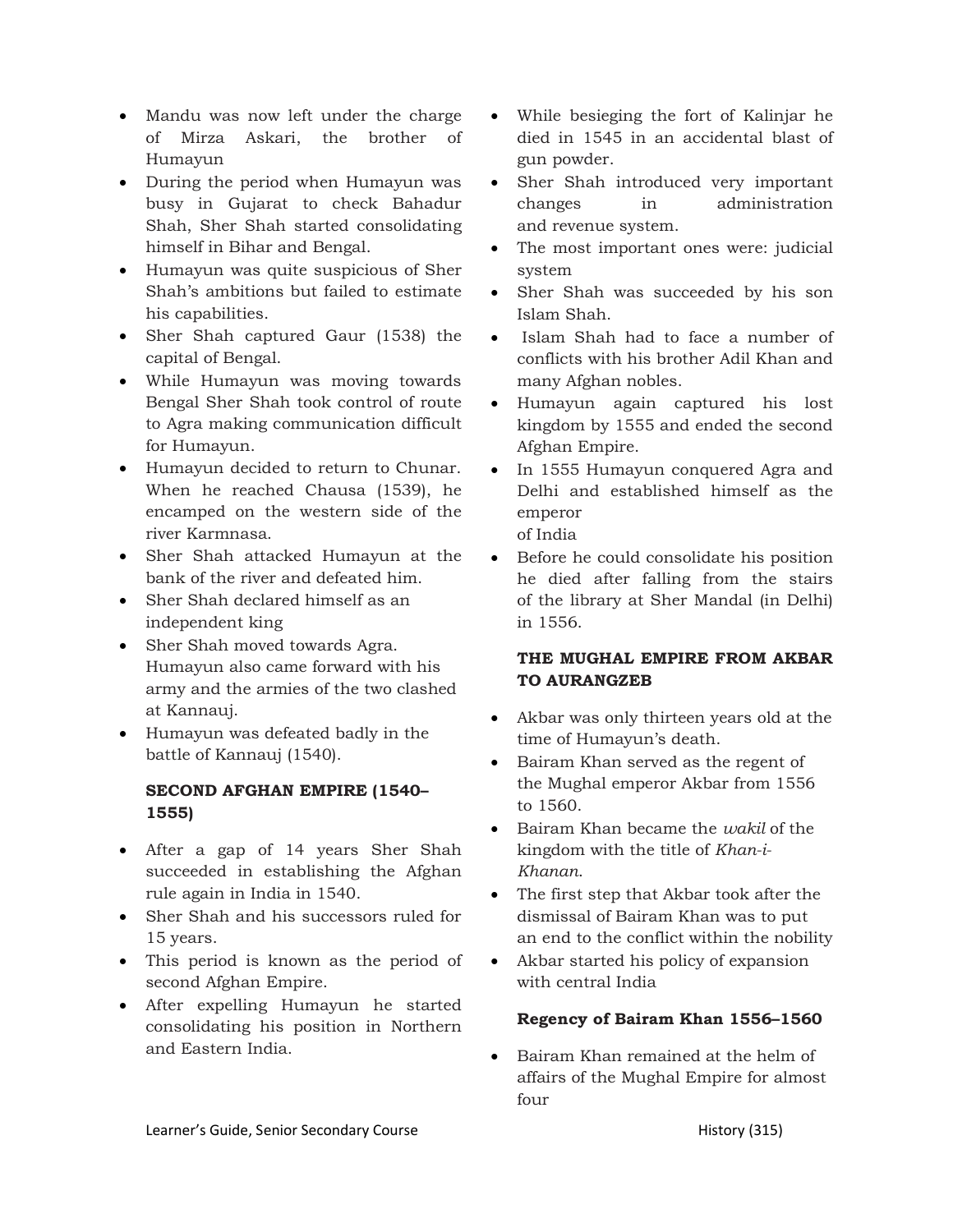years, which is popularly known as Period of Bairam Khan's Regency.

• His son later on became an influential noble under Akbar and is famous as Abdur Rahim Khan-i-Khana.

## Rajasthan

- Akbar was fully aware of the importance of Rajput kingdoms and wanted them as allies in his ambition of establishing a large empire.
- He also entered into matrimonial alliances with the Rajput rulers like Bharmal
- By 1570 Akbar had captured almost the whole of Rajasthan.
- Maharana Pratap, the ruler of Mewar posed most serious challenge to the Mughal emperor and did not submit before Akbar.
- After a prolonged struggle and siege of the fort of Chittor, Akbar succeeded in defeating the Mewar forces
- The most important achievement of Akbar was that in spite of the subjugation of the whole of Rajasthan there was no hostility between the Rajputs and the Mughals.

## Afghans (Gujarat, Bihar and Bengal)

- Akbar's compaign against Afghans started with Gujarat in 1572.
- One of the princes, Itimad Khan, had invited Akbar to come and conquer it.
- In a short time most of the principalities of Gujarat were brought under his control.
- Akbar organized Gujarat into a province and placed it under Mirza Aziz Koka and returned to capital.
- Within six months various rebellious groups came together and revolted against the Mughal rule and the

Mughal governor had to cede a number of territories

- Akbar quickly suppressed the rebellion.
- A series of conflicts arose in some regions of the Mughal empire in 1581. Bengal,

Bihar, Gujarat and the north-west were main centres of unrest.

 Mughal forces were able to successfully crush the rebellion in Bihar, Bengal and adjoining regions

## Punjab and North West

- In the Punjab, Mirza Hakim was creating problems for Akbar and he attacked Lahore
- Akbar decided to march towards Lahore himself
- Hakim Mirza immediately retreated and Akbar controlled the whole region.
- Another important development in the North-West region was the rebellion of Roshanai who captured the road between Kabul and Hindustan.
- Akbar appointed Zain Khan as commander of a strong force to suppress the Roshanais and establish Mughal control in the region.
- Akbar deputed Raja Todar Mal and Raja Man Singh to suppress the rebellion and they were successful in defeating the Roshanais
- Finally, by the year 1595, the complete supremacy of Mughals over North-West region was established.

#### Deccan

- After 1590, Akbar gave shape to a Deccan policy to bring these states under Mughal control
- Akbar decided on a policy of aggression.
- The first expedition was dispatched to Ahmednagar under the command of Prince Murad and Abdul Rahim Khan Khanan.